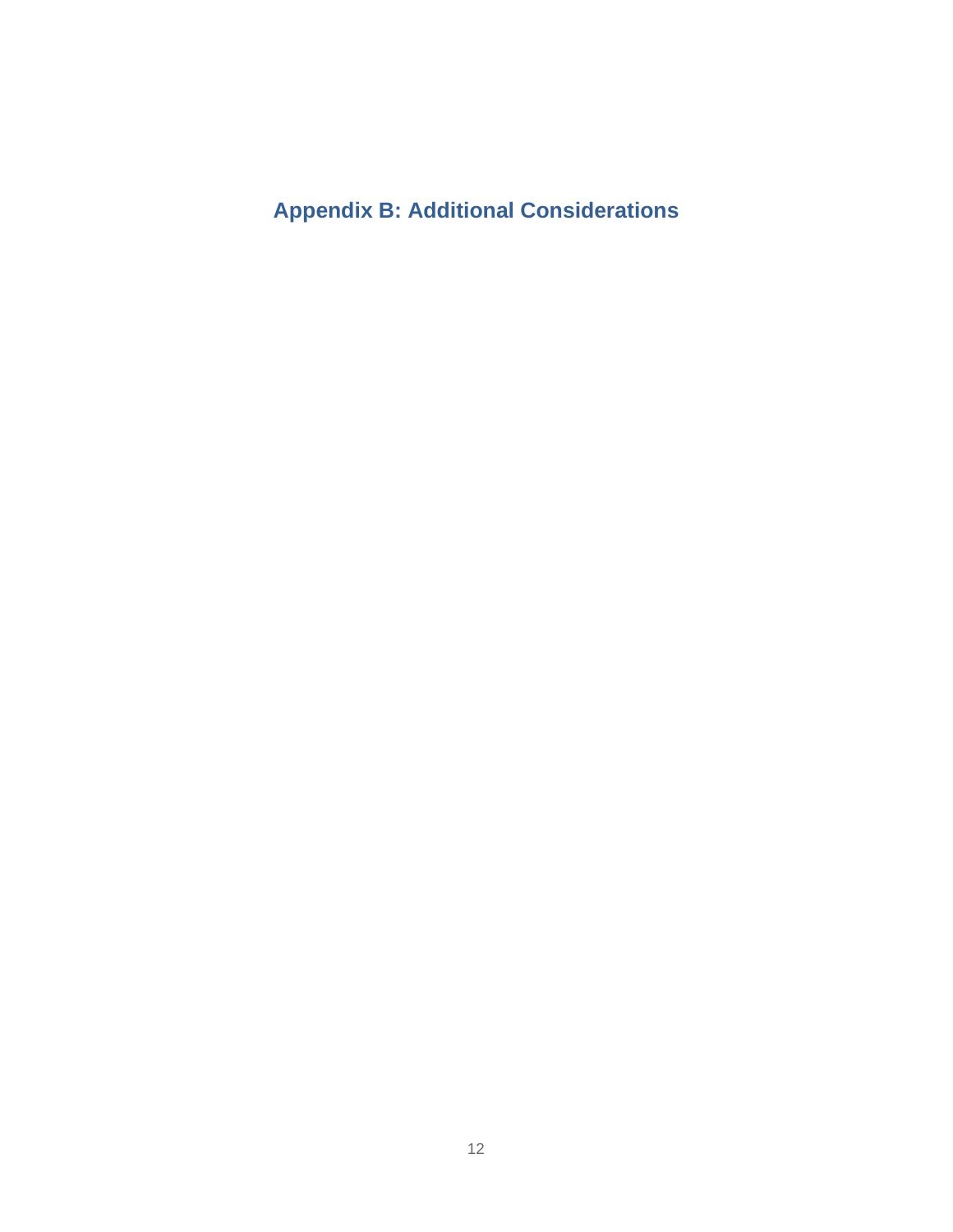|           | <b>Begin Date</b><br><b>Deviation Num</b><br><b>End Date</b><br><b>Written Notif Date</b>                                                                                                                                                         | OK                      |               |                     |  |  |  |  |  |
|-----------|---------------------------------------------------------------------------------------------------------------------------------------------------------------------------------------------------------------------------------------------------|-------------------------|---------------|---------------------|--|--|--|--|--|
| ceedance  | 08/13/2017<br>09/13/2017<br>10/30/2017<br>и                                                                                                                                                                                                       | Close                   |               |                     |  |  |  |  |  |
| ceedance  | 07/14/2017<br>08/12/2017<br>10/30/2017<br>п                                                                                                                                                                                                       |                         |               |                     |  |  |  |  |  |
| ceedance  | 06/13/2017<br>10/30/2017<br>07/13/2017<br>я                                                                                                                                                                                                       | Contact<br>Print        |               |                     |  |  |  |  |  |
|           |                                                                                                                                                                                                                                                   | Help                    |               |                     |  |  |  |  |  |
|           |                                                                                                                                                                                                                                                   |                         |               | $\Sigma\!$          |  |  |  |  |  |
|           | Deviation detail for Certification Form Data                                                                                                                                                                                                      |                         |               |                     |  |  |  |  |  |
|           | Deviation Type Code: 1-Emissions Exceedar v                                                                                                                                                                                                       | <b>Deviation Num: 1</b> |               | $\Sigma\!$<br>Close |  |  |  |  |  |
|           | (mm/dd/yyyy)                                                                                                                                                                                                                                      | (mm/dd/yyyy)            | (mm/dd/yyyy)  |                     |  |  |  |  |  |
|           | Deviation Begin Date: 08/13/2017<br>Written Notif Date: 10/30/2017<br>Deviation End Date: 09/13/2017<br><b>Deviation description:</b>                                                                                                             |                         |               |                     |  |  |  |  |  |
|           |                                                                                                                                                                                                                                                   |                         |               |                     |  |  |  |  |  |
|           |                                                                                                                                                                                                                                                   |                         |               |                     |  |  |  |  |  |
|           | During a validation meeting on August 28th it was discovered that the formula used to determine compliance was incorrect.<br>The error caused the NOx lbs. to be bias low. The 30 day average from August 13th, 2017 through September 13th, 2017 | <b>Expand</b>           | Help          |                     |  |  |  |  |  |
|           | was 0.230 which exceeded the limit of 0.225 lbs/MBTU.                                                                                                                                                                                             |                         |               |                     |  |  |  |  |  |
|           |                                                                                                                                                                                                                                                   |                         |               |                     |  |  |  |  |  |
|           |                                                                                                                                                                                                                                                   |                         |               |                     |  |  |  |  |  |
|           |                                                                                                                                                                                                                                                   |                         |               |                     |  |  |  |  |  |
|           |                                                                                                                                                                                                                                                   |                         |               |                     |  |  |  |  |  |
|           |                                                                                                                                                                                                                                                   |                         |               |                     |  |  |  |  |  |
|           | <b>Cause of deviation:</b>                                                                                                                                                                                                                        |                         |               |                     |  |  |  |  |  |
|           | Incorrect calculation was set up but was discovered on 8/28/17.                                                                                                                                                                                   |                         | <b>Expand</b> |                     |  |  |  |  |  |
| 11/02/201 |                                                                                                                                                                                                                                                   |                         |               |                     |  |  |  |  |  |
| 11/05/201 |                                                                                                                                                                                                                                                   |                         |               |                     |  |  |  |  |  |
| 11/03/200 |                                                                                                                                                                                                                                                   |                         |               |                     |  |  |  |  |  |
|           |                                                                                                                                                                                                                                                   |                         |               |                     |  |  |  |  |  |
|           |                                                                                                                                                                                                                                                   |                         |               |                     |  |  |  |  |  |
|           | Corrective action to resolve deviation:                                                                                                                                                                                                           |                         |               |                     |  |  |  |  |  |
|           | The calculation error was corrected and the boiler operation was adjusted and the subsequent NOx 30 day block averages                                                                                                                            |                         | Expand        |                     |  |  |  |  |  |
|           | have all been less than 0.225 lb/MMBTU.                                                                                                                                                                                                           |                         |               |                     |  |  |  |  |  |
|           |                                                                                                                                                                                                                                                   |                         |               |                     |  |  |  |  |  |
|           |                                                                                                                                                                                                                                                   |                         |               |                     |  |  |  |  |  |
|           |                                                                                                                                                                                                                                                   |                         |               |                     |  |  |  |  |  |
|           |                                                                                                                                                                                                                                                   |                         |               |                     |  |  |  |  |  |
|           |                                                                                                                                                                                                                                                   |                         |               |                     |  |  |  |  |  |
|           |                                                                                                                                                                                                                                                   |                         |               |                     |  |  |  |  |  |
|           |                                                                                                                                                                                                                                                   |                         |               |                     |  |  |  |  |  |
|           |                                                                                                                                                                                                                                                   |                         |               |                     |  |  |  |  |  |
|           |                                                                                                                                                                                                                                                   |                         |               |                     |  |  |  |  |  |
|           |                                                                                                                                                                                                                                                   |                         |               |                     |  |  |  |  |  |
|           |                                                                                                                                                                                                                                                   |                         |               |                     |  |  |  |  |  |
|           |                                                                                                                                                                                                                                                   |                         |               |                     |  |  |  |  |  |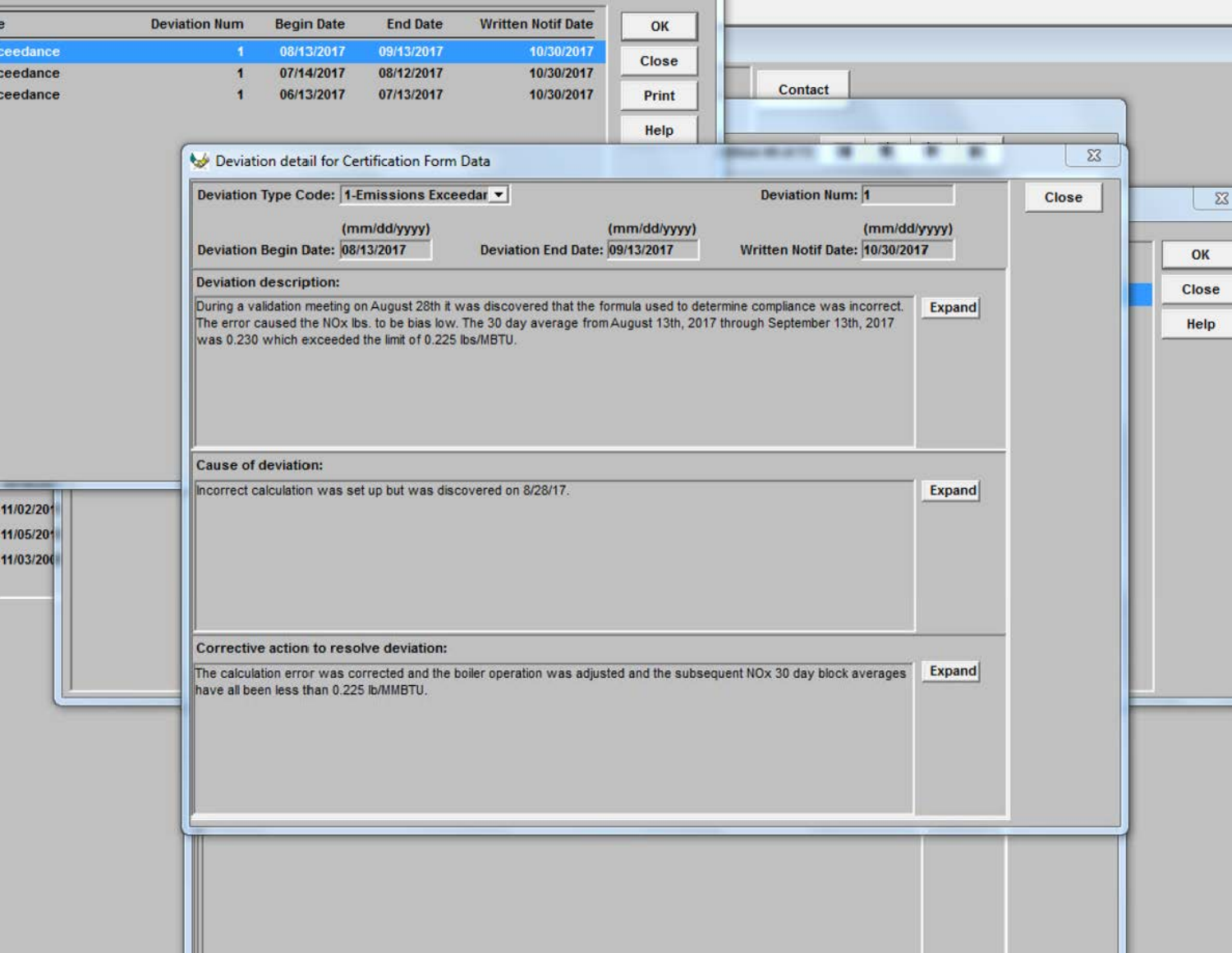| <b>Time Stamp</b> | Oxygen | CO<br>(ppm) | <b>NO<sub>x</sub></b><br>(ppm) | <b>NOx</b><br>(lb/mmbtu)<br><b>As sampled</b> | <b>NOx</b><br>(lb/mmbtu)<br><b>Calculated</b> | BFT-281-302.PV | BFT-381-<br>303.PV | <b>BFT-481-</b><br>304.PV | BFT-581-<br>305.PV | BFT-6003-<br>308.PV | BFT-6003-<br>309.PV | BFT-1220-<br>310.PV |
|-------------------|--------|-------------|--------------------------------|-----------------------------------------------|-----------------------------------------------|----------------|--------------------|---------------------------|--------------------|---------------------|---------------------|---------------------|
| 4/1/198:16        | 11.49  | 4.4         | 89.7                           | 0.207                                         | 0.190                                         | 31             | 28                 | 16                        | 23                 | 102                 | 130                 | 106                 |
| 3/31/19 10:49     | 11.16  | 6.8         | 70.2                           | 0.157                                         | 0.193                                         | 31             | 31                 | 14                        | 22                 | 111                 | 129                 | 104                 |
| 3/30/19 9:20      | 11.23  | 9           | 76.9                           | 0.173                                         | 0.190                                         | 32             | 32                 | 23                        | 25                 | 106                 | 143                 | 97                  |
| 3/29/19 14:12     | 10.93  | 19          | 96.5                           | 0.210                                         | 0.208                                         | 39             | 39                 | 31                        | 31                 | 112                 | 143                 | 90                  |
| 3/28/19 9:45      | 11.61  | 4.6         | 92.7                           | 0.217                                         | 0.200                                         | 31             | 28                 | 33                        | 33                 | 109                 | 144                 | 104                 |
| 3/27/19 8:15      | 11.28  | 6.4         | 106.5                          | 0.241                                         | 0.209                                         | 41             | 41                 | 30                        | 30                 | 113                 | 142                 | 109                 |
| 3/26/19 8:08      | 11.15  | 31.5        | 128.2                          | 0.286                                         | 0.237                                         | 31             | 23                 | 50                        | 50                 | 98                  | 142                 | 107                 |
| 3/25/19 9:36      | 11.50  | 5.5         | 109.9                          | 0.254                                         | 0.231                                         | 51             | 50                 | 36                        | 37                 | 115                 | 141                 | 86                  |
| 3/24/19 10:12     | 10.54  | 17.8        | 115.6                          | 0.243                                         | 0.222                                         | 44             | 44                 | 36                        | 36                 | 112                 | 143                 | 94                  |
| 3/23/19 10:48     | 12.60  | 17.4        | 90.5                           | 0.237                                         | 0.203                                         | 31             | 30                 | 34                        | 34                 | 108                 | 142                 | 101                 |
| 3/22/19 10:11     | 10.50  | 48.1        | 104.8                          | 0.219                                         | 0.259                                         | 47             | 46                 | 17                        | 53                 | 109                 | 137                 | 107                 |
| 3/21/19 8:15      | 13.85  | 5.6         | 55.3                           | 0.170                                         | 0.198                                         | 31             | 23                 | 17                        | 31                 | 107                 | 129                 | 107                 |
| 3/20/19 10:06     | 12.02  | 6.9         | 94.7                           | 0.232                                         | 0.220                                         | 48             | 47                 | 30                        | 31                 | 112                 | 141                 | 85                  |
| 3/19/19 8:42      | 12.10  | 12.4        | 88.2                           | 0.218                                         | 0.227                                         | 49             | 50                 | 18                        | 22                 | 110                 | 141                 | 107                 |
| 3/18/19 7:19      | 12.45  | 5.6         | 97                             | 0.249                                         | 0.243                                         | 37             | 37                 | 64                        | 42                 | 105                 | 144                 | 114                 |
| 3/17/19 8:31      | 12.53  | 3.9         | 95.7                           | 0.248                                         | 0.312                                         | 87             | 87                 | 14                        | 42                 | 97                  | 131                 | 114                 |
| 3/16/19 9:00      | 13.44  | 1.4         | 82.1                           | 0.239                                         | 0.289                                         | 31             | 23                 | 98                        | 42                 | 84                  | 140                 | 113                 |
| 3/15/19 8:31      | 12.23  | 28          | 81.5                           | 0.204                                         | 0.203                                         | 37             | 37                 | 18                        | 23                 | 99                  | 140                 | 124                 |
| 3/14/19 7:21      | 13.67  | 1.9         | 67.9                           | 0.204                                         | 0.245                                         | 31             | 0                  | 49                        | 51                 | 111                 | 143                 | 125                 |
| 3/13/19 7:15      | 12.12  | 2.9         | 117.8                          | 0.292                                         | 0.260                                         | 38             | 0                  | 56                        | 55                 | 111                 | 145                 | 126                 |
| 3/12/19 6:59      | 11.20  | 5           | 130.1                          | 0.291                                         | 0.287                                         | 63             | 63                 | 63                        | 63                 | 112                 | 143                 | 4                   |
| 3/11/19 9:11      | 12.87  | 1.8         | 80.6                           | 0.218                                         | 0.191                                         | 31             | 23                 | 29                        | 29                 | 104                 | 141                 | 112                 |
| 3/10/19 8:44      | 11.89  | 2.3         | 99.1                           | 0.239                                         | 0.270                                         | 53             | 52                 | 59                        | 59                 | 73                  | 116                 | 97                  |
| 3/9/19 10:37      | 11.76  | 1.7         | 114.3                          | 0.272                                         | 0.270                                         | 86             | $\mathbf{0}$       | 40                        | 39                 | 95                  | 138                 | 111                 |
| 3/8/19 9:27       | 12.49  | 1.4         | 106.3                          | 0.275                                         | 0.261                                         | 53             | $\Omega$           | 54                        | 54                 | 124                 | 140                 | 125                 |
| 3/7/19 8:56       | 13.18  | 4.8         | 72.6                           | 0.204                                         | 0.213                                         | 58             | $\mathbf{0}$       | 25                        | 25                 | 119                 | 140                 | 118                 |
| 3/6/19 9:34       | 12.97  | 1.3         | 95.8                           | 0.263                                         | 0.290                                         | 32             | 0                  | 66                        | 66                 | 107                 | 138                 | 114                 |
| 3/5/19 8:27       | 11.76  | 4.9         | 124.2                          | 0.295                                         | 0.275                                         | 54             | 0                  | 59                        | 60                 | 112                 | 145                 | 114                 |
| 3/4/19 9:42       | 12.90  | 2           | 86.1                           | 0.234                                         | 0.300                                         | 62             | 0                  | 68                        | 68                 | 114                 | 117                 | 114                 |
| 3/3/198:13        | 13.13  | 1.2         | 90.3                           | 0.253                                         | 0.230                                         | 30             | $\mathbf{0}$       | 44                        | 45                 | 101                 | 113                 | 114                 |
| 3/2/19 9:26       | 14.55  | 8.1         | 47.1                           | 0.161                                         | 0.181                                         | 30             | $\mathbf{0}$       | 14                        | 23                 | 111                 | 114                 | 112                 |
| 3/1/19 10:01      | 12.45  | 2.4         | 87.1                           | 0.224                                         | 0.218                                         | 52             | 23                 | 36                        | 36                 | $\Omega$            | 141                 | 113                 |